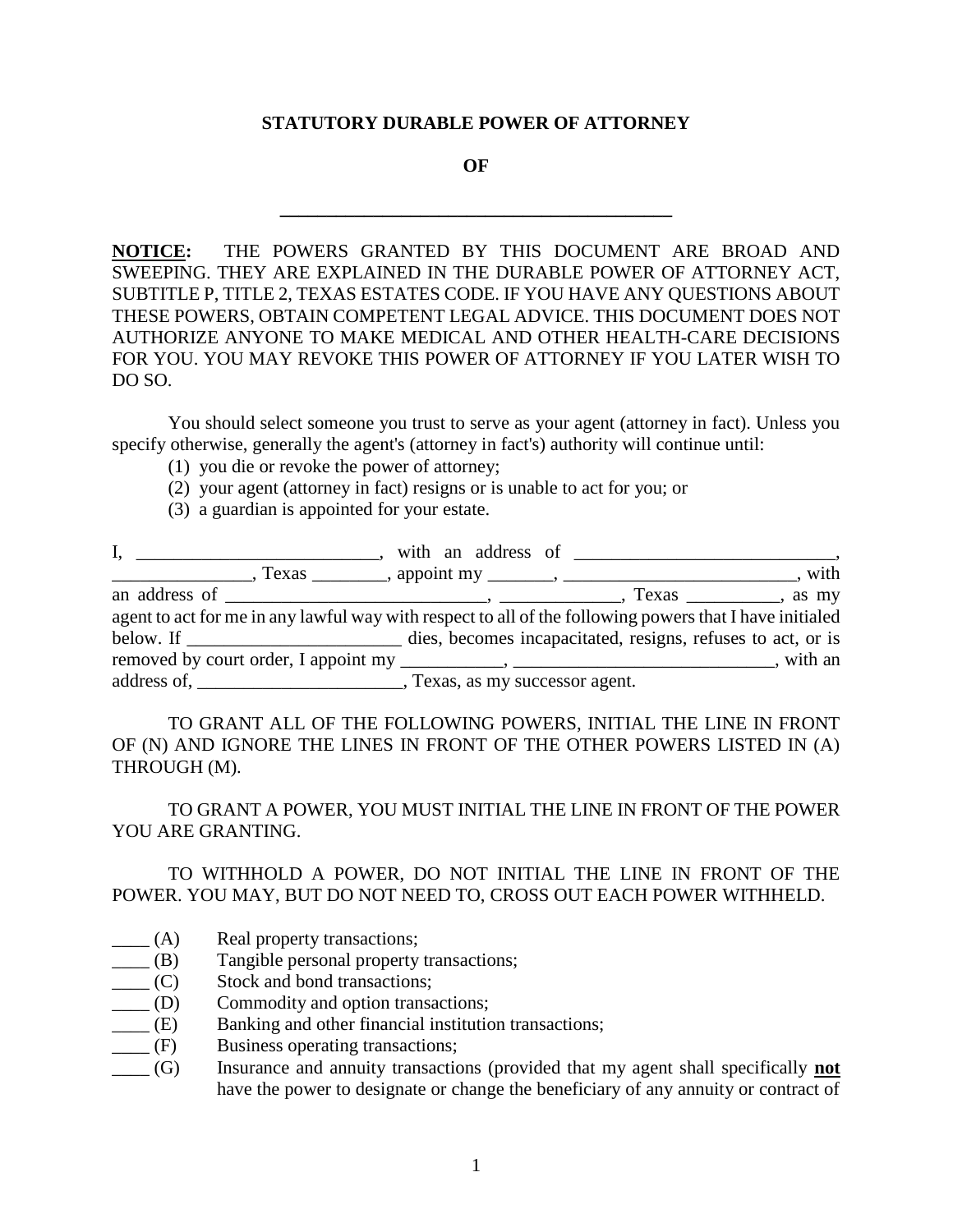insurance on my life);

- \_\_\_\_ (H) Estate, trust and other beneficiary transactions;
- \_\_\_\_ (I) Claims and litigation;
- \_\_\_\_ (J) Personal and family maintenance;
- \_\_\_\_ (K) Benefits from social security, Medicare, Medicaid, or other governmental programs or civil or military service;
- \_\_\_\_ (L) Retirement plan transactions (provided that my agent shall specifically **not** have the power to designate or change the beneficiary of any of my retirement plans or IRAs);
- $\frac{1}{\sqrt{2}}$  (M) Tax matters;
- $\_\_$ (N) Digital assets and the content of an electronic communication;
- $\overline{O}$ ALL OF THE POWERS LISTED IN (A) THROUGH (N). YOU DO NOT HAVE TO INITIAL THE LINE IN FRONT OF ANY OTHER POWER IF YOU INITIAL  $LINE (O).$

# **GRANT OF SPECIFIC AUTHORITY**

My agent MAY NOT do any of the following specific acts for me UNLESS I have INITIALED the specific authority listed below:

(CAUTION: Granting any of the following will give your agent the authority to take actions that could significantly reduce your property or change how your property is distributed at your death. INITIAL ONLY the specific authority you WANT to give your agent. If you DO NOT want to grant your agent one or more of the following powers, you may also CROSS OUT a power you DO NOT want to grant.)

- Create, amend, revoke, or terminate an inter vivos trust
- Make a gift, subject to the limitations of Section 751.032 of the Durable Power of Attorney Act (Section 751.032, Estates Code) and any special instructions in this power of attorney
- Create or change rights of survivorship
- Authorize another person to exercise the authority granted under this power of attorney

## **SPECIAL INSTRUCTIONS:**

**COMPENSATION:** Special instructions applicable to agent compensation (initial in front of one of the following sentences to have it apply; if no selection is made, each agent will be entitled to compensation that is reasonable under the circumstances):

- **(A)** \_\_\_\_\_\_\_ My agent is entitled to reimbursement of reasonable expenses incurred on my behalf and to compensation that is reasonable under the circumstances.
- **(B)** \_\_\_\_\_\_\_ My agent is entitled to reimbursement of reasonable expenses incurred on my behalf but shall receive no compensation for serving as my agent.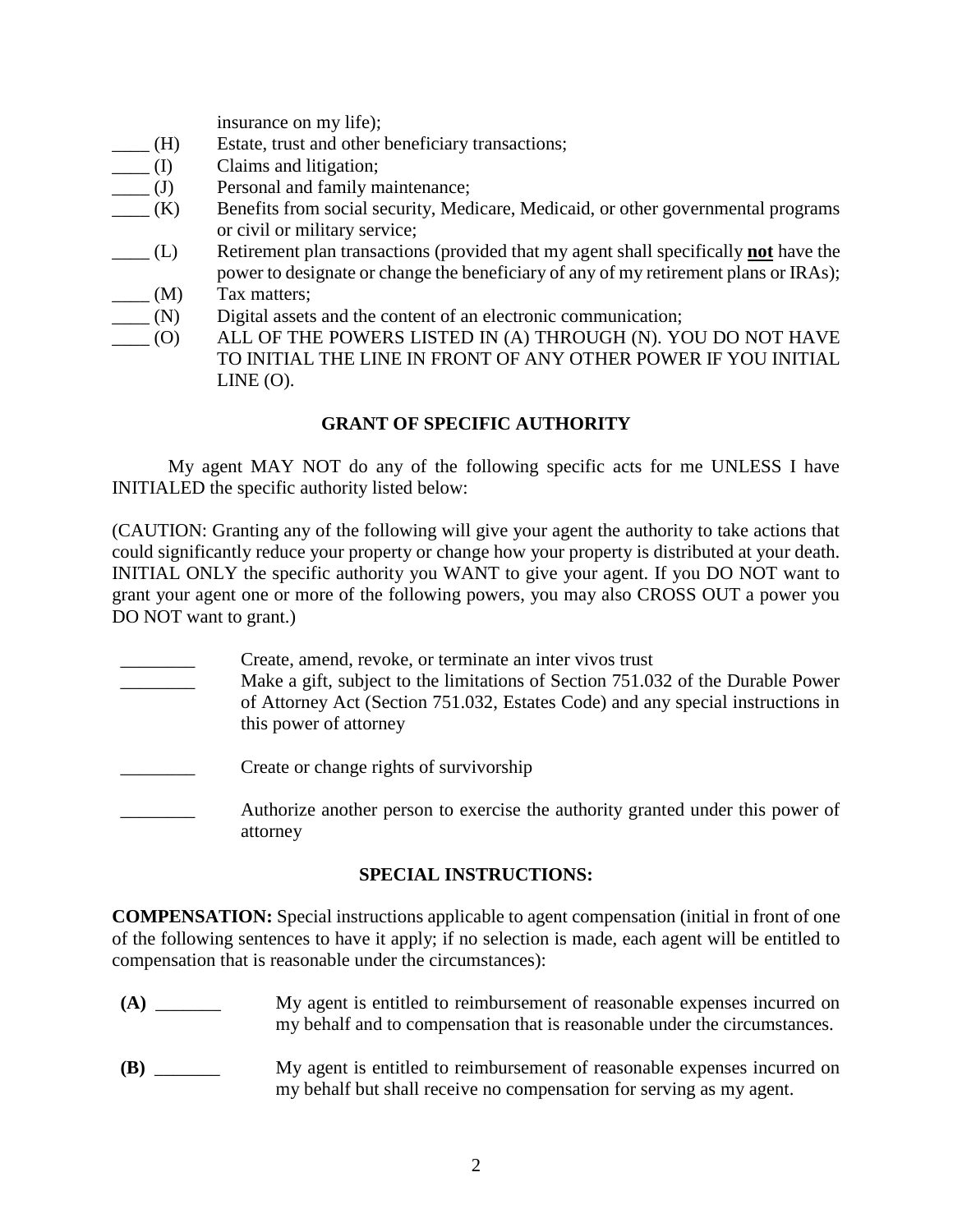**GIFTS:** My agent shall have the power to make gifts of my property.

**LIMITATIONS:** Notwithstanding any provision herein to the contrary, any authority granted to my agent shall be limited so as to prevent this power of attorney from causing my agent to be taxed on my income (unless my agent is my spouse) and from causing my assets to be subject to a general power of appointment by my agent, as that term is defined in Section 2041 of the Internal Revenue Code of 1986, as amended.

**INVOLUNTARY REMOVAL OF AGENT:** An agent serving hereunder shall be treated as having resigned as my agent if such agent refuses to arrange for or submit to a mental status examination requested by any interested party, the purpose of which is to determine whether such agent should be permitted to continue to serve as my agent hereunder, provided that such examinations shall not occur more frequently than once every two years, and provided further that the cost of such examinations shall be paid by me. No notice shall be required to be given by an agent who is treated as having resigned pursuant to this paragraph.

**ADDITIONAL POWERS:** ON THE FOLLOWING LINES YOU MAY GIVE SPECIAL INSTRUCTIONS LIMITING OR EXTENDING THE POWERS GRANTED TO YOUR AGENT.

None.

**This power of attorney becomes effective upon my disability or incapacity.** I shall be considered disabled or incapacitated for purposes of this power of attorney if a physician certifies in writing at a date later than the date this power of attorney is executed that, based on the physician's medical examination of me, I am mentally incapable of managing my financial affairs. I authorize the physician who examines me for this purpose to disclose my physical or mental condition to another person for purposes of this power of attorney. A third party who accepts this power of attorney is fully protected from any action taken under this power of attorney that is based on the determination made by a physician of my disability or incapacity. After having been certified as being incapable of managing my financial affairs, if a physician certifies in writing at such later date that, based upon such physician's medical examination of me, I have regained the mental capacity to manage my financial affairs, then this power of attorney shall no longer be effective, and it shall become effective again only if a physician certifies in writing at a date later than the date I regained capacity that, based on the physician's medical examination of me, I am mentally incapable of managing my financial affairs.

I agree that any third party who receives a copy of this document may act under it. Revocation of the durable power of attorney is not effective as to a third party until the third party receives actual notice of the revocation. I agree to indemnify the third party for any claims that arise against the third party because of reliance on this power of attorney.

I agree that any third party dealing with any alternate agent or agents named hereunder may rely on a written and acknowledged affidavit signed by such alternate agent or agents stating that all prior agents have died, become legally disabled, resigned or refused to serve, and no third party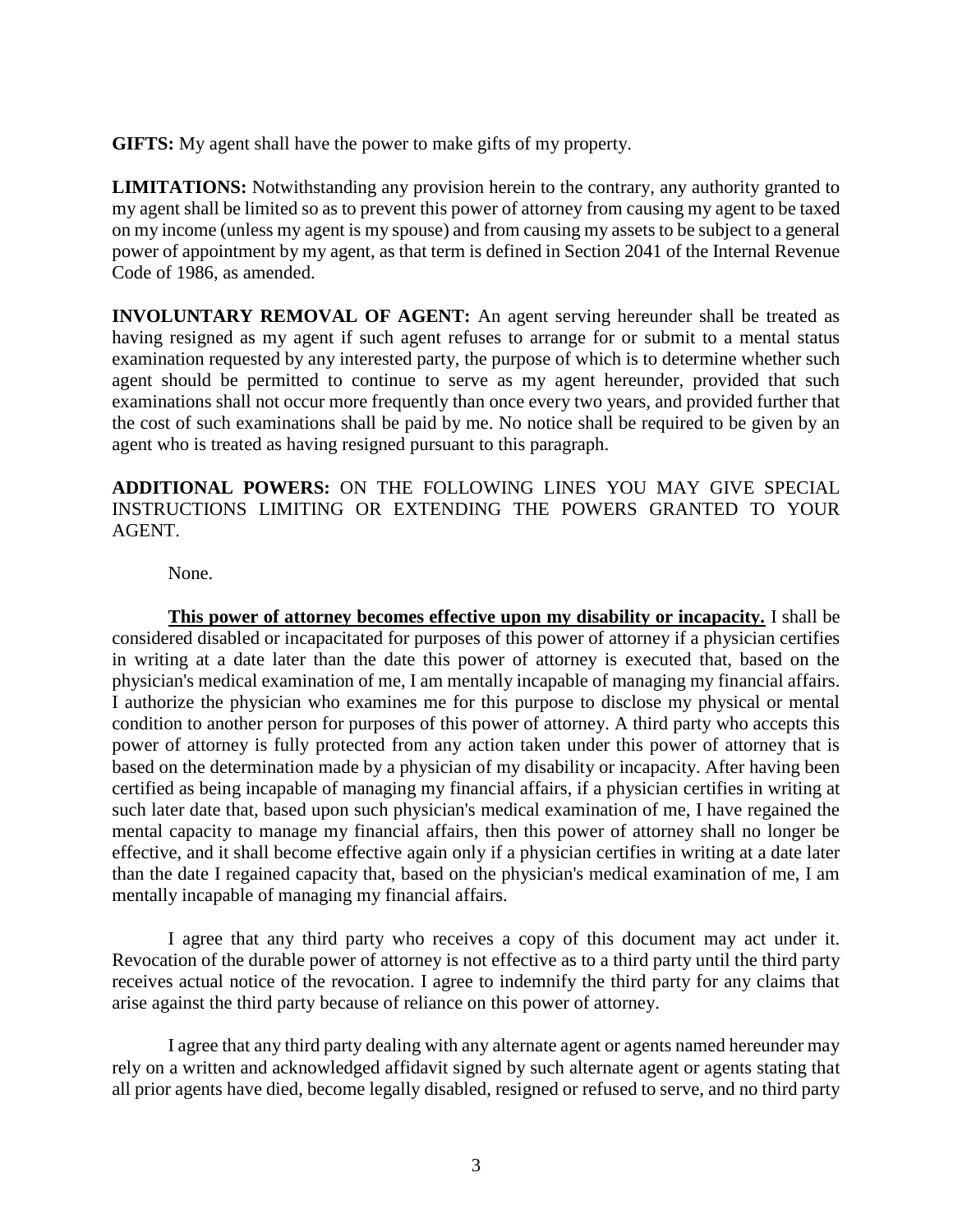shall be required to investigate as to whether such affidavit is correct. Such affidavit need not state specific details regarding the reasons why the prior agents are not able to serve, but instead, such affidavit may simply state that such death, disability, resignation or refusal to act has occurred. I agree to indemnify the third party for any claims that arise against the third party because of reliance on such affidavit.

|                                                                                     | Signed on the $\_\_\_\_$ day of $\_\_\_\_\_\_\_\_\_$ , in the year $\_\_\_\_\_\_\_\_$ . |                     |  |
|-------------------------------------------------------------------------------------|-----------------------------------------------------------------------------------------|---------------------|--|
|                                                                                     |                                                                                         | Principal Principal |  |
| THE STATE OF TEXAS<br>COUNTY OF                                                     | §<br>§                                                                                  |                     |  |
| This instrument was acknowledged before me on the _____ day of ________________, in |                                                                                         |                     |  |

Notary Public, State of Texas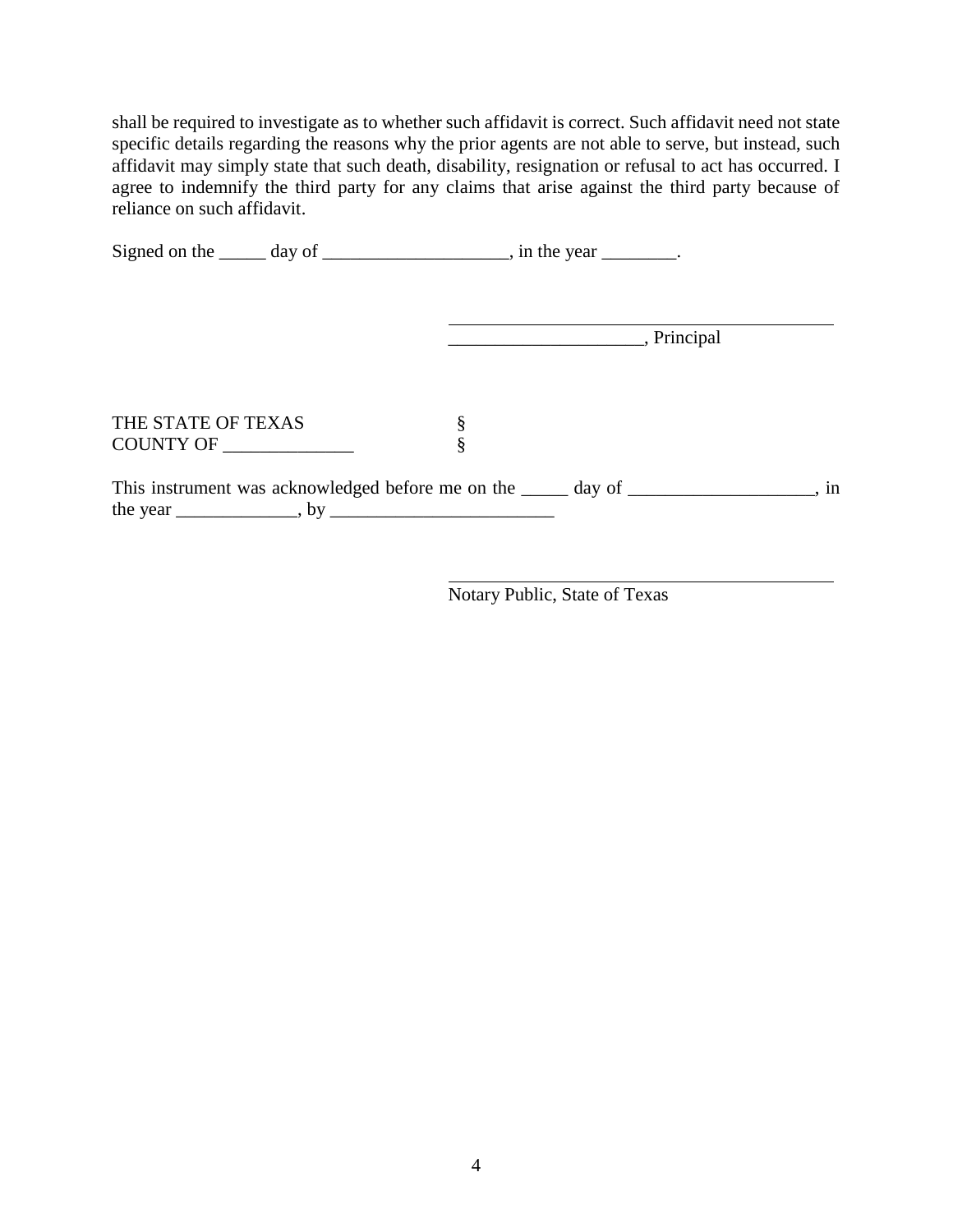# **IMPORTANT INFORMATION FOR AGENT (ATTORNEY IN FACT)**

## **Agent's Duties**

When you accept the authority granted under this power of attorney, you establish a "fiduciary" relationship with the principal. This is a special legal relationship that imposes on you legal duties that continue until you resign or the power of attorney is terminated or revoked by the principal or by operation of law. A fiduciary duty generally includes the duty to:

- (1) act in good faith;
- (2) do nothing beyond the authority granted in this power of attorney;
- (3) act loyally for the principal's benefit;
- (4) avoid conflicts that would impair your ability to act in the principal's best interest; and
- (5) disclose your identity as an agent or attorney in fact when you act for the principal by writing or printing the name of the principal and signing your own name as "agent" or "attorney in fact" in the following manner:

**JOHN DOE**, by (Your Signature) as Agent (or as Attorney in Fact)

In addition, the Durable Power of Attorney Act (Subtitle P, Title 2, Estates Code) requires you to:

- (1) maintain records of each action taken or decision made on behalf of the principal;
- (2) maintain all records until delivered to the principal, released by the principal, or discharged by a court; and
- (3) if requested by the principal, provide an accounting to the principal that, unless otherwise directed by the principal or otherwise provided in the Special Instructions, must include:
	- (A) the property belonging to the principal that has come to your knowledge or into your possession;
	- (B) each action taken or decision made by you as agent or attorney in fact;
	- (C) a complete account of receipts, disbursements, and other actions of you as agent or attorney in fact that includes the source and nature of each receipt, disbursement, or action, with receipts of principal and income shown separately;
	- (D) a listing of all property over which you have exercised control that includes an adequate description of each asset and the asset's current value, if known to you;
	- (E) the cash balance on hand and the name and location of the depository at which the cash balance is kept;
	- (F) each known liability;
	- (G) any other information and facts known to you as necessary for a full and definite understanding of the exact condition of the property belonging to